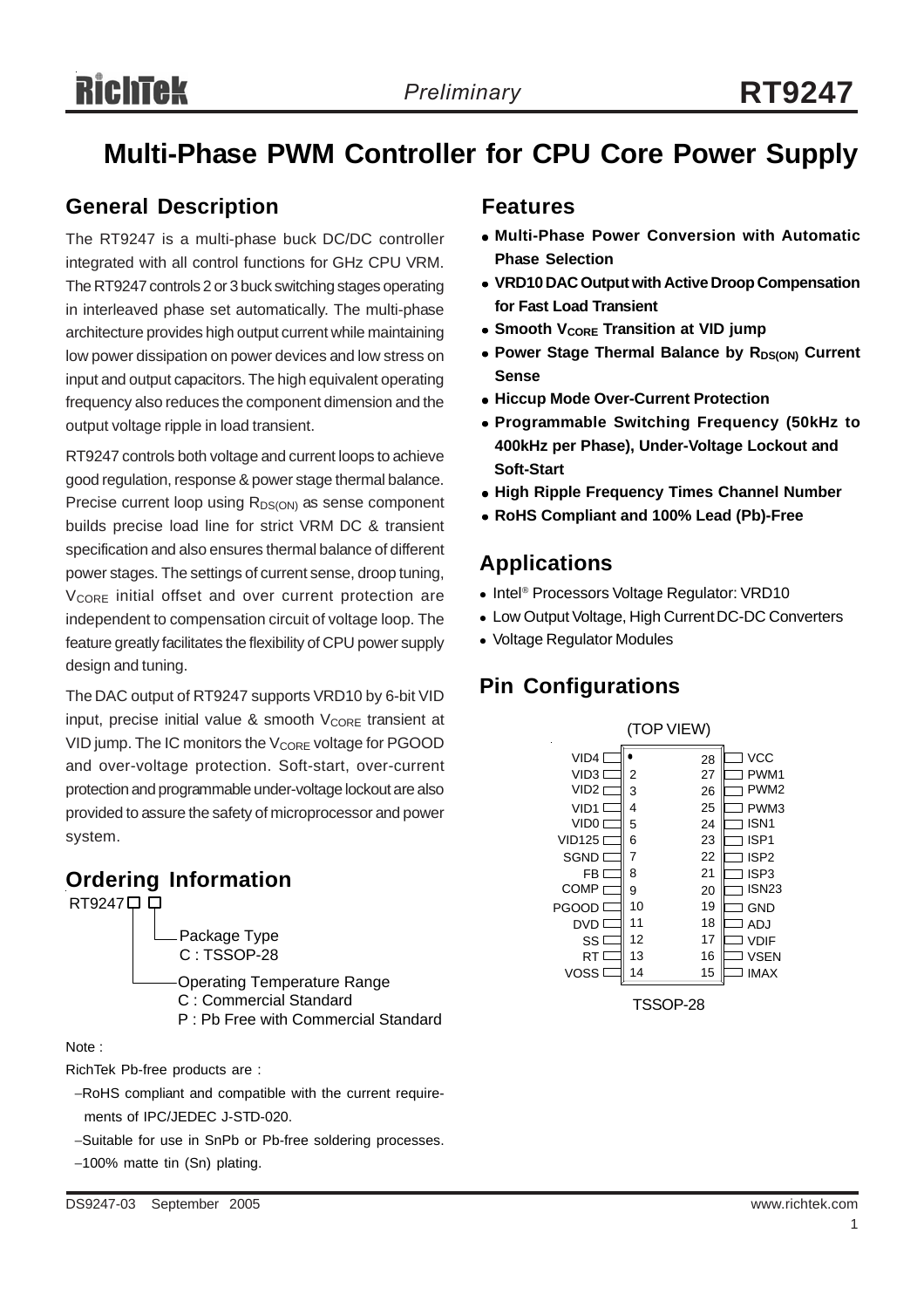### **Typical Application Circuit**

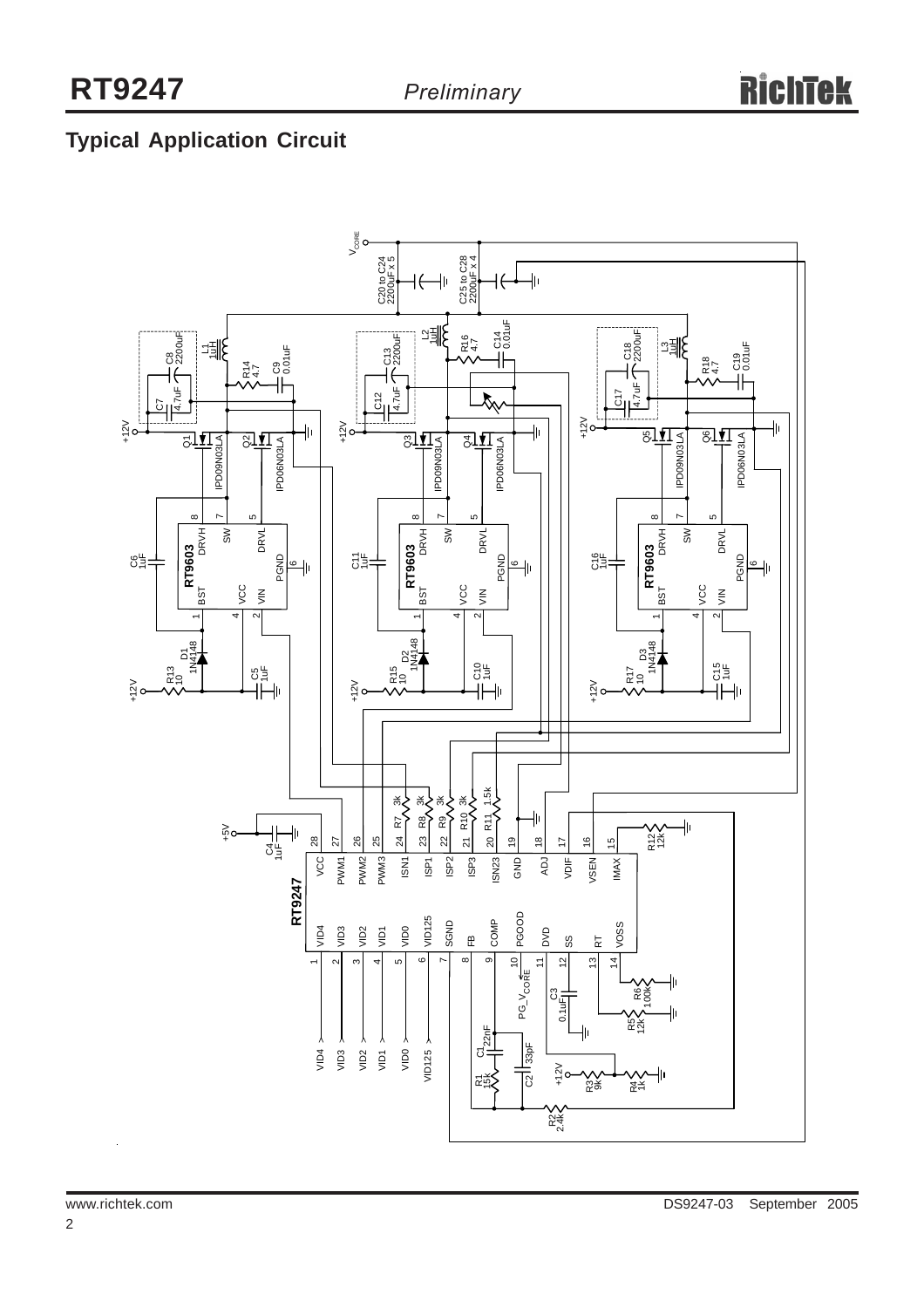### **VID4 (Pin 1), VID3 (Pin 2), VID2 (Pin 3), VID1 (Pin 4), VID0 (Pin 5) & VID125 (Pin 6) Functional Pin Description**

DAC voltage identification inputs. These pins are internally pulled to 3.3V if left open.

### **SGND (Pin 7)**

V<sub>CORE</sub> differential sense negative input.

### **FB (Pin 8)**

Inverting input of the internal error amplifier.

### **COMP (Pin 9)**

Output of the error amplifier and input of the PWM comparator.

### **PGOOD (Pin 10)**

Power good open-drain output.

### **DVD (Pin 11)**

Programmable power UVLO detection or converter enable input.

### **SS (Pin 12)**

Connect this SS pin to GND with a capacitor to set the soft-start time interval.

### **RT (Pin 13)**

Switching frequency setting. Connect this pin to GND with a resistor to set the frequency.



### **VOSS (Pin 14)**

 $V_{\text{CORF}}$  initial value offset. Connect this pin to GND with a resistor to set the offset value.

### **IMAX (Pin 15)**

Over-Current protection set.

**VSEN (Pin 16)** V<sub>CORE</sub> differential sense positive input.

### **VDIF (Pin 17)**

V<sub>CORE</sub> differential sense output.

### **ADJ (Pin 18)**

Current sense output for active droop adjust. Connect a resistor from this pin to GND to set the load droop.

#### **GND (Pin 19)**

IC ground.

### **ISN23 (Pin 20)**

 $R_{DS(ON)}$  current sense inputs from converter  $2^{nd}$  &  $3^{rd}$  phase channel sense components' GND node.

#### **ISP1 (Pin 23), ISP2 (Pin 22), ISP3 (Pin 21)**

R<sub>DS(ON)</sub> current sense inputs for individual converter channels. Tie this pin to the component's sense node.

#### **ISN1 (Pin 24)**

 $R_{DS(ON)}$  current sense inputs from converter 1<sup>st</sup> channel sense component's GND node.

### **PWM1 (Pin 27), PWM2 (Pin 26), PWM3 (Pin 25)**

PWM outputs for each driven channel. Connect these pins to the PWM input of the MOSFET driver. For systems which use 2 channels, connect PWM3 high.

### **VCC (Pin 28)**

IC power supply. Connect this pin to a 5V supply.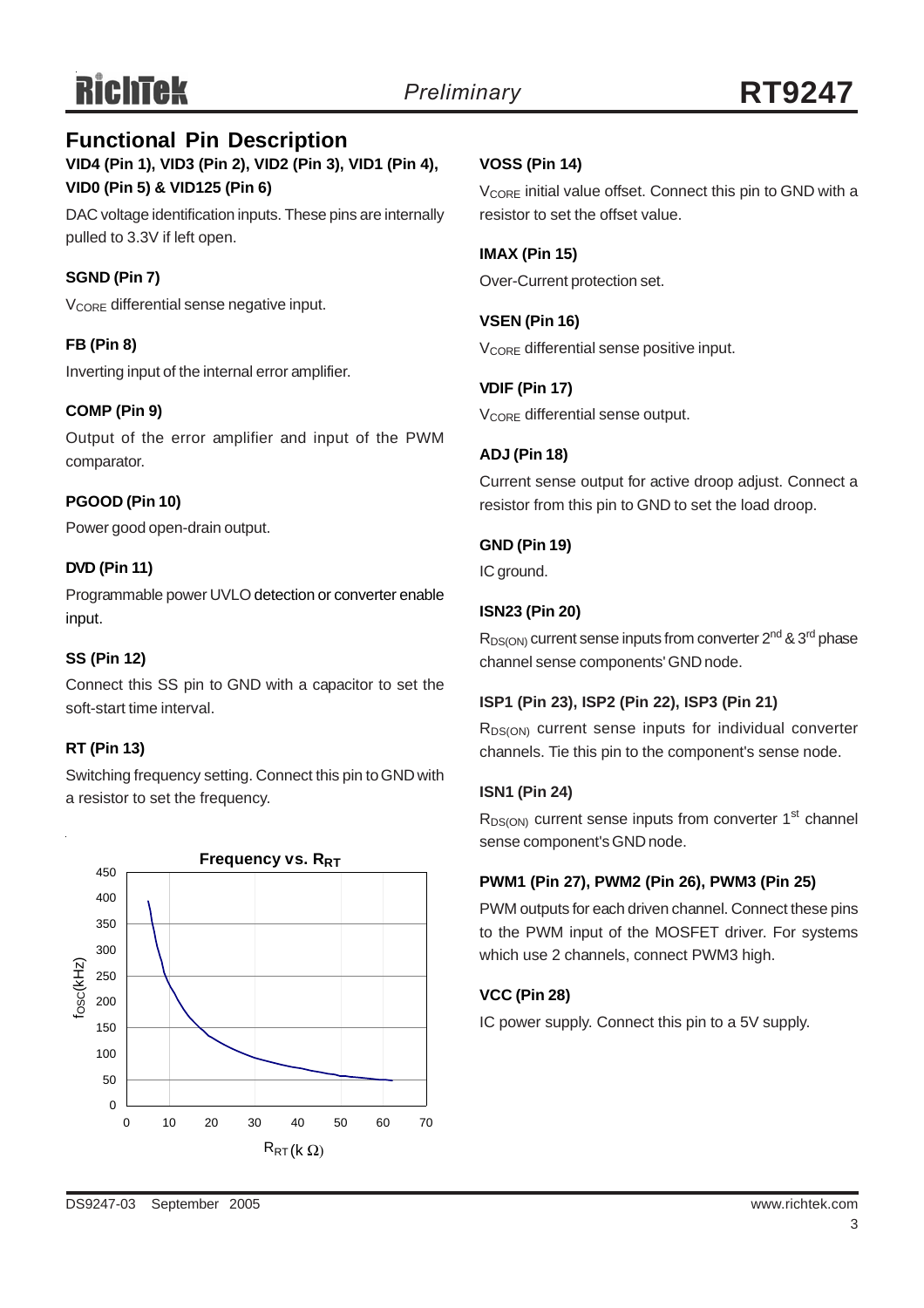### **Function Block Diagram**

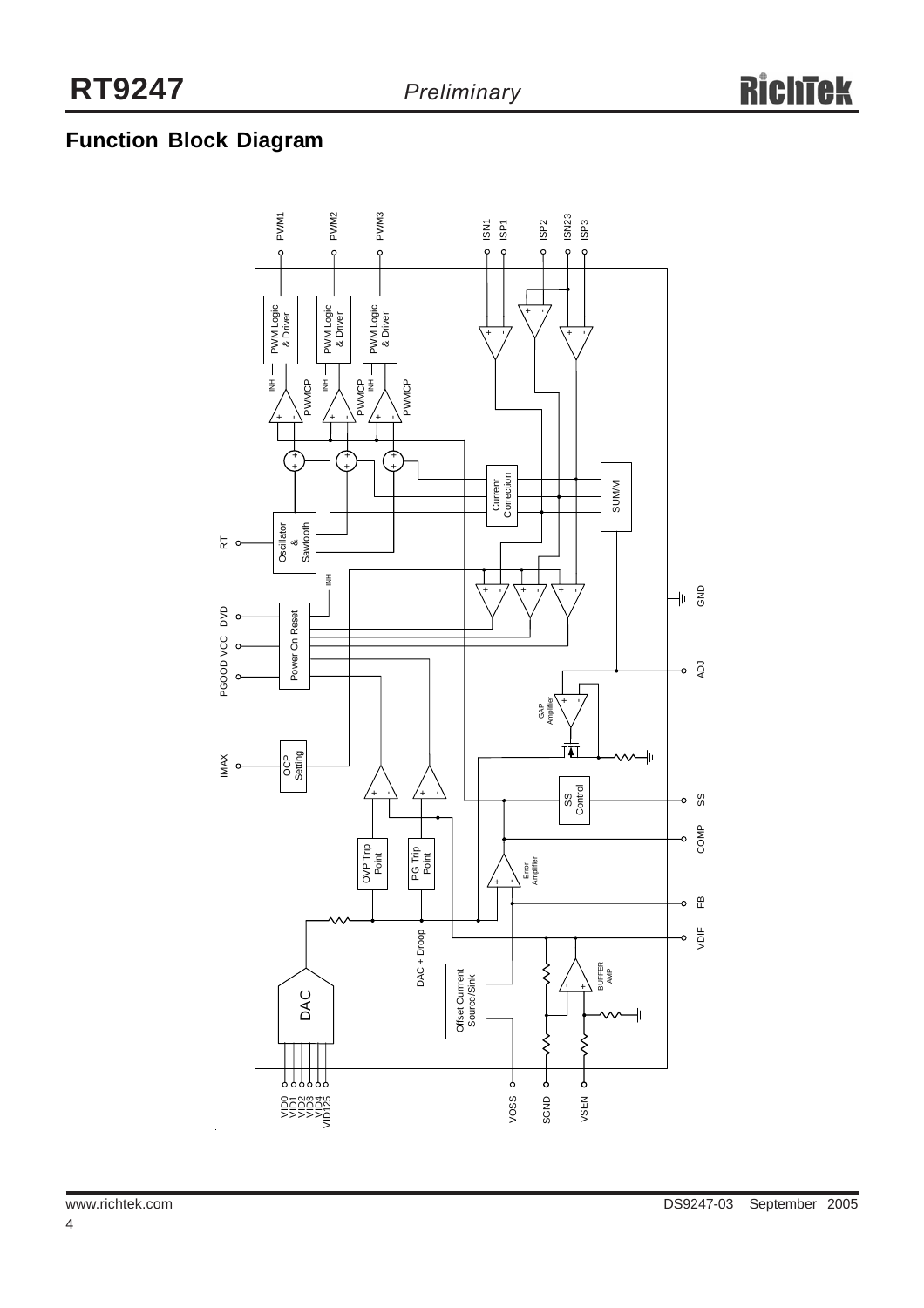|  |  |  |  | Table 1. Output Voltage Program |
|--|--|--|--|---------------------------------|
|--|--|--|--|---------------------------------|

| <b>Pin Name</b> |                     |                  |                  |                  |               |                               |  |
|-----------------|---------------------|------------------|------------------|------------------|---------------|-------------------------------|--|
| VID4            | VID <sub>3</sub>    | VID <sub>2</sub> | VID1             | VID <sub>0</sub> | <b>VID125</b> | Nominal Output Voltage DACOUT |  |
| $\mathbf{1}$    | $\mathbf 1$         | $\mathbf{1}$     | $\mathbf{1}$     | $\mathbf{1}$     | $\mathsf X$   | No CPU                        |  |
| $\mathbf 0$     | $\mathbf 1$         | $\mathbf 0$      | $\mathbf{1}$     | $\pmb{0}$        | $\mathbf 0$   | 0.8375V                       |  |
| $\mathbf 0$     | $\mathbf{1}$        | $\pmb{0}$        | $\mathbf 0$      | $\mathbf 1$      | $\mathbf{1}$  | 0.850V                        |  |
| $\pmb{0}$       | $\mathbf 1$         | $\mathbf 0$      | $\mathbf 0$      | $\mathbf{1}$     | $\mathbf 0$   | 0.8625V                       |  |
| $\mathbf 0$     | $\mathbf 1$         | $\pmb{0}$        | $\mathbf 0$      | $\mathbf 0$      | $\mathbf{1}$  | 0.875V                        |  |
| $\mathbf 0$     | $\mathbf{1}$        | $\mathsf 0$      | $\mathsf 0$      | $\pmb{0}$        | $\mathbf 0$   | 0.8875V                       |  |
| $\pmb{0}$       | $\mathbf 0$         | $\mathbf 1$      | $\mathbf{1}$     | $\mathbf 1$      | $\mathbf{1}$  | 0.900V                        |  |
| $\mathbf 0$     | $\pmb{0}$           | $\mathbf{1}$     | $\mathbf 1$      | $\mathbf 1$      | $\mathbf 0$   | 0.9125V                       |  |
| $\mathbf 0$     | $\mathbf 0$         | $\mathbf{1}$     | $\mathbf{1}$     | $\pmb{0}$        | $\mathbf{1}$  | 0.925V                        |  |
| $\pmb{0}$       | $\pmb{0}$           | $\mathbf{1}$     | $\mathbf 1$      | $\pmb{0}$        | $\mathbf 0$   | 0.9375V                       |  |
| $\mathbf 0$     | $\pmb{0}$           | $\mathbf{1}$     | $\pmb{0}$        | $\mathbf 1$      | $\mathbf 1$   | 0.950V                        |  |
| $\pmb{0}$       | $\mathbf 0$         | $\mathbf{1}$     | $\mathbf 0$      | $\mathbf{1}$     | $\pmb{0}$     | 0.9625V                       |  |
| $\mathbf 0$     | $\mathbf 0$         | $\mathbf{1}$     | $\pmb{0}$        | $\pmb{0}$        | $\mathbf{1}$  | 0.975V                        |  |
| $\pmb{0}$       | $\mathbf 0$         | $\mathbf{1}$     | $\pmb{0}$        | $\pmb{0}$        | $\mathbf 0$   | 0.9875V                       |  |
| $\mathbf 0$     | $\pmb{0}$           | $\pmb{0}$        | $\mathbf{1}$     | $\mathbf{1}$     | $\mathbf{1}$  | 1.000V                        |  |
| $\mathbf 0$     | $\pmb{0}$           | $\mathbf 0$      | $\mathbf{1}$     | $\mathbf 1$      | $\mathbf 0$   | 1.0125V                       |  |
| $\mathbf 0$     | $\pmb{0}$           | $\mathbf 0$      | $\mathbf 1$      | $\mathbf 0$      | $\mathbf{1}$  | 1.025V                        |  |
| $\mathbf 0$     | $\mathsf{O}\xspace$ | $\mathbf 0$      | $\mathbf{1}$     | $\pmb{0}$        | $\mathbf 0$   | 1.0375V                       |  |
| $\pmb{0}$       | $\pmb{0}$           | $\mathbf 0$      | $\pmb{0}$        | $\mathbf{1}$     | $\mathbf{1}$  | 1.050V                        |  |
| $\pmb{0}$       | $\mathbf 0$         | $\boldsymbol{0}$ | $\mathbf 0$      | $\mathbf 1$      | $\mathbf 0$   | 1.0625V                       |  |
| $\pmb{0}$       | $\pmb{0}$           | $\mathbf 0$      | $\pmb{0}$        | $\pmb{0}$        | $\mathbf{1}$  | 1.075V                        |  |
| $\mathsf{O}$    | $\mathsf 0$         | $\overline{0}$   | $\boldsymbol{0}$ | $\pmb{0}$        | $\mathbf 0$   | 1.0875V                       |  |
| $\mathbf{1}$    | $\mathbf{1}$        | $\mathbf{1}$     | $\mathbf{1}$     | $\mathsf 0$      | $\mathbf 1$   | 1.100V                        |  |
| $\mathbf 1$     | $\mathbf{1}$        | $\mathbf{1}$     | $\mathbf{1}$     | $\pmb{0}$        | $\mathbf 0$   | 1.1125V                       |  |
| $\mathbf{1}$    | $\mathbf{1}$        | $\mathbf{1}$     | $\boldsymbol{0}$ | $\mathbf{1}$     | $\mathbf{1}$  | 1.125V                        |  |
| $\mathbf{1}$    | $\mathbf{1}$        | $\mathbf{1}$     | $\pmb{0}$        | $\mathbf{1}$     | $\pmb{0}$     | 1.1375V                       |  |
| $\mathbf{1}$    | $\mathbf{1}$        | $\mathbf{1}$     | $\mathsf 0$      | $\pmb{0}$        | $\mathbf{1}$  | 1.150V                        |  |
| $\mathbf{1}$    | $\mathbf{1}$        | $\mathbf{1}$     | $\pmb{0}$        | $\mathsf 0$      | $\pmb{0}$     | 1.1625V                       |  |
| $\mathbf{1}$    | $\mathbf{1}$        | $\pmb{0}$        | $\mathbf{1}$     | $\mathbf{1}$     | $\mathbf{1}$  | 1.175V                        |  |
| $\mathbf 1$     | $\mathbf{1}$        | $\boldsymbol{0}$ | $\mathbf{1}$     | $\mathbf{1}$     | $\pmb{0}$     | 1.1875V                       |  |
| $\mathbf{1}$    | $\mathbf{1}$        | $\overline{0}$   | $\mathbf{1}$     | $\pmb{0}$        | $\mathbf{1}$  | 1.200V                        |  |
| $\mathbf{1}$    | $\mathbf{1}$        | $\pmb{0}$        | $\mathbf 1$      | $\pmb{0}$        | $\pmb{0}$     | 1.2125V                       |  |

*To be continued*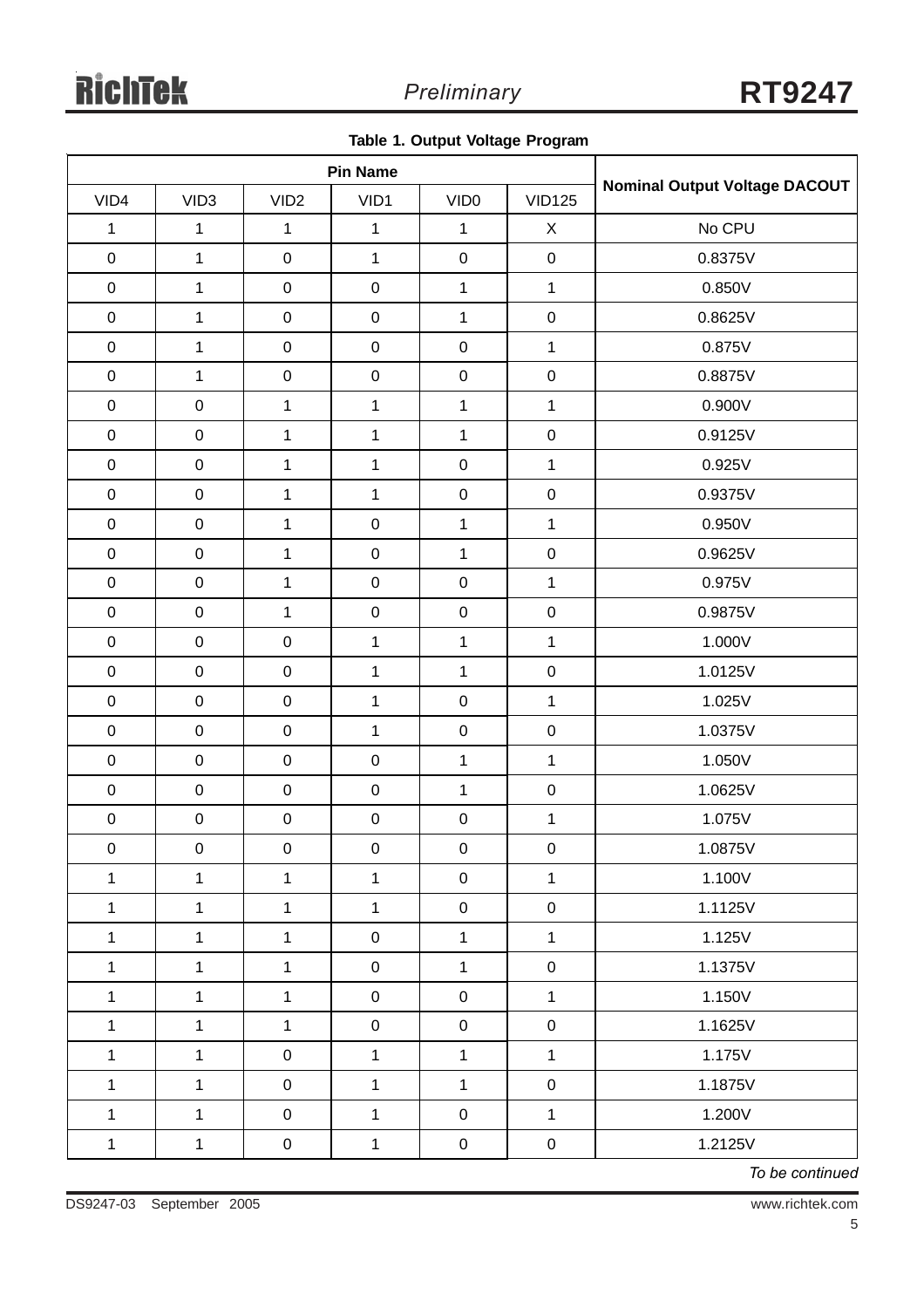|  |  |  |  | Table 1. Output Voltage Program |
|--|--|--|--|---------------------------------|
|--|--|--|--|---------------------------------|

|                  | <b>Pin Name</b>     |                  |                  |                  |               |                                      |
|------------------|---------------------|------------------|------------------|------------------|---------------|--------------------------------------|
| VID4             | VID <sub>3</sub>    | VID <sub>2</sub> | VID1             | VID <sub>0</sub> | <b>VID125</b> | <b>Nominal Output Voltage DACOUT</b> |
| $\mathbf{1}$     | $\mathbf{1}$        | $\pmb{0}$        | $\boldsymbol{0}$ | $\mathbf{1}$     | $\mathbf{1}$  | 1.225V                               |
| $\mathbf 1$      | $\mathbf 1$         | $\pmb{0}$        | $\pmb{0}$        | $\mathbf{1}$     | $\mathbf 0$   | 1.2375V                              |
| $\mathbf{1}$     | $\mathbf{1}$        | $\pmb{0}$        | $\pmb{0}$        | $\pmb{0}$        | $\mathbf{1}$  | 1.250V                               |
| $\mathbf{1}$     | $\mathbf{1}$        | $\mathbf 0$      | $\pmb{0}$        | $\pmb{0}$        | $\mathbf 0$   | 1.2625V                              |
| $\mathbf 1$      | $\pmb{0}$           | $\mathbf 1$      | $\mathbf{1}$     | $\mathbf{1}$     | $\mathbf 1$   | 1.275V                               |
| $\mathbf{1}$     | $\pmb{0}$           | $\mathbf{1}$     | $\mathbf{1}$     | $\mathbf{1}$     | $\mathbf 0$   | 1.2875V                              |
| $\mathbf{1}$     | $\pmb{0}$           | $\mathbf{1}$     | $\mathbf{1}$     | $\pmb{0}$        | $\mathbf{1}$  | 1.300V                               |
| $\mathbf{1}$     | $\mathsf{O}\xspace$ | $\mathbf{1}$     | $\mathbf{1}$     | $\pmb{0}$        | $\mathbf 0$   | 1.3125V                              |
| $\mathbf 1$      | $\boldsymbol{0}$    | $\mathbf{1}$     | $\mathbf 0$      | $\mathbf{1}$     | $\mathbf{1}$  | 1.325V                               |
| $\mathbf 1$      | $\pmb{0}$           | $\mathbf{1}$     | $\pmb{0}$        | $\mathbf{1}$     | $\mathbf 0$   | 1.3375V                              |
| $\mathbf{1}$     | $\pmb{0}$           | $\mathbf{1}$     | $\pmb{0}$        | $\boldsymbol{0}$ | $\mathbf{1}$  | 1.350V                               |
| $\mathbf 1$      | $\pmb{0}$           | $\mathbf{1}$     | $\pmb{0}$        | $\pmb{0}$        | $\mathbf 0$   | 1.3625V                              |
| $\mathbf{1}$     | $\pmb{0}$           | $\pmb{0}$        | $\mathbf{1}$     | $\mathbf{1}$     | $\mathbf{1}$  | 1.375V                               |
| $\mathbf{1}$     | $\boldsymbol{0}$    | $\mathbf 0$      | $\mathbf{1}$     | $\mathbf{1}$     | $\mathbf 0$   | 1.3875V                              |
| 1                | $\boldsymbol{0}$    | $\mathbf 0$      | $\mathbf{1}$     | $\pmb{0}$        | $\mathbf{1}$  | 1.400V                               |
| $\mathbf{1}$     | $\pmb{0}$           | $\mathbf 0$      | $\mathbf{1}$     | $\boldsymbol{0}$ | $\mathbf 0$   | 1.4125V                              |
| $\mathbf{1}$     | $\pmb{0}$           | $\mathbf 0$      | $\pmb{0}$        | $\mathbf{1}$     | $\mathbf 1$   | 1.425V                               |
| $\mathbf{1}$     | $\mathbf 0$         | $\mathbf 0$      | $\pmb{0}$        | $\mathbf{1}$     | $\mathbf 0$   | 1.4375V                              |
| $\mathbf{1}$     | $\pmb{0}$           | $\mathbf 0$      | $\pmb{0}$        | $\pmb{0}$        | $\mathbf{1}$  | 1.450V                               |
| $\mathbf{1}$     | $\pmb{0}$           | $\mathbf 0$      | $\pmb{0}$        | $\pmb{0}$        | $\mathbf 0$   | 1.4625V                              |
| $\pmb{0}$        | $\mathbf{1}$        | $\mathbf{1}$     | 1                | $\mathbf{1}$     | $\mathbf{1}$  | 1.475V                               |
| $\pmb{0}$        | $\mathbf{1}$        | $\mathbf{1}$     | $\mathbf{1}$     | $\mathbf 1$      | $\pmb{0}$     | 1.4875V                              |
| $\pmb{0}$        | $\mathbf{1}$        | $\mathbf{1}$     | $\mathbf{1}$     | $\mathbf 0$      | $\mathbf{1}$  | 1.500V                               |
| $\pmb{0}$        | $\mathbf{1}$        | $\mathbf{1}$     | $\mathbf{1}$     | $\pmb{0}$        | $\mathbf 0$   | 1.5125V                              |
| $\boldsymbol{0}$ | $\mathbf{1}$        | $\mathbf{1}$     | $\boldsymbol{0}$ | $\mathbf{1}$     | $\mathbf{1}$  | 1.525V                               |
| $\boldsymbol{0}$ | $\mathbf{1}$        | $\mathbf{1}$     | $\boldsymbol{0}$ | $\mathbf{1}$     | $\mathsf 0$   | 1.5375V                              |
| $\pmb{0}$        | $\mathbf{1}$        | $\mathbf{1}$     | $\boldsymbol{0}$ | $\pmb{0}$        | $\mathbf{1}$  | 1.550V                               |
| $\mathbf 0$      | $\mathbf{1}$        | $\mathbf{1}$     | $\boldsymbol{0}$ | $\pmb{0}$        | $\mathbf 0$   | 1.5625V                              |
| $\mathbf 0$      | $\mathbf 1$         | $\mathsf 0$      | $\mathbf{1}$     | $\mathbf{1}$     | $\mathbf{1}$  | 1.575V                               |
| $\boldsymbol{0}$ | $\mathbf{1}$        | $\mathbf 0$      | $\mathbf{1}$     | $\mathbf{1}$     | $\mathbf 0$   | 1.5875V                              |
| $\pmb{0}$        | $\mathbf{1}$        | $\pmb{0}$        | $\mathbf{1}$     | $\mathbf 0$      | $\mathbf 1$   | 1.600V                               |

Note: (1) 0 : Connected to GND

(2) 1 : Open

(3) X : Don't Care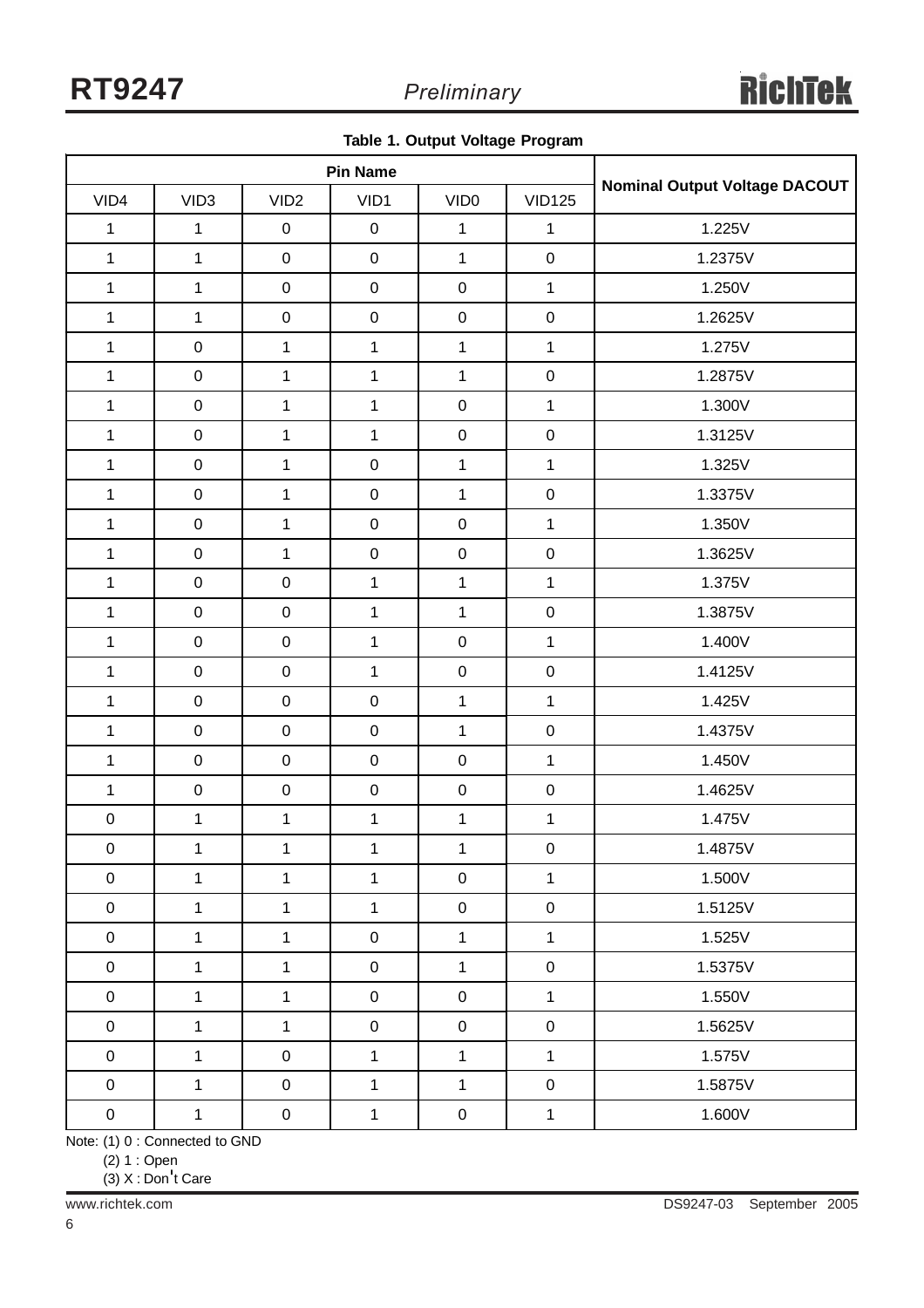### **Absolute Maximum Ratings** (Note 1)

| • Package Thermal Resistance  |  |
|-------------------------------|--|
|                               |  |
|                               |  |
|                               |  |
|                               |  |
| • ESD Susceptibility (Note 2) |  |
|                               |  |
|                               |  |
|                               |  |

### **Recommended Operating Conditions** (Note 3)

### **Electrical Characteristics**

#### ( $V_{CC}$  = 5V, T<sub>A</sub> = 25°C, unless otherwise specified)

|                                 | <b>Parameter</b>   | <b>Symbol</b>             | <b>Test Conditions</b>      | Min   | <b>Typ</b> | <b>Max</b> | <b>Units</b> |
|---------------------------------|--------------------|---------------------------|-----------------------------|-------|------------|------------|--------------|
| V <sub>CC</sub> Supply Current  |                    |                           |                             |       |            |            |              |
| <b>Nominal Supply Current</b>   |                    | $I_{\rm CC}$              | PWM 1,2,3 Open              | $-$   | 12         |            | mA           |
| <b>Power-On Reset</b>           |                    |                           |                             |       |            |            |              |
| <b>POR Threshold</b>            |                    | <b>V<sub>CCRTH</sub></b>  | $V_{CC}$ Rising             | 4.0   | 4.2        | 4.5        | V            |
| <b>Hysteresis</b>               |                    | <b>V<sub>CCHYS</sub></b>  |                             | 0.2   | 0.5        | $-$        | $\vee$       |
| V <sub>DVD</sub> Threshold      | Trip (Low to High) | <b>V</b> <sub>DVDTP</sub> | Enable                      | 0.95  | 1.0        | 1.05       | $\vee$       |
|                                 | Hysteresis         | <b>VDVDHYS</b>            |                             | $-$   | 70         | --         | mV           |
| <b>Oscillator</b>               |                    |                           |                             |       |            |            |              |
| <b>Free Running Frequency</b>   |                    | $f_{\rm OSC}$             | $R_{RT} = 12k\Omega$        | 170   | 200        | 230        | kHz          |
| Frequency Adjustable Range      |                    | $f_{\rm OSC\_ADJ}$        |                             | 50    | --         | 400        | kHz          |
| Ramp Amplitude                  |                    | $\Delta V_{\rm{OSC}}$     | $R_{RT} = 12k\Omega$        | $-$   | 1.9        | $-$        | $\vee$       |
| Ramp Valley                     |                    | $V_{\rm RV}$              |                             | $-$   | 1.0        | $-$        | V            |
| Maximum On-Time of Each Channel |                    |                           |                             | 62    | 66         | 75         | %            |
| RT Pin Voltage                  |                    | $V_{RT}$                  | $R_{\text{RT}} = 12k\Omega$ | 0.55  | 0.60       | 0.65       | $\vee$       |
| <b>Reference and DAC</b>        |                    |                           |                             |       |            |            |              |
| <b>DACOUT Voltage Accuracy</b>  |                    | $\Delta V_{\text{DAC}}$   | $V_{DAC} \geq 1V$           | $-1$  | --         | $+1$       | $\%$         |
|                                 |                    |                           | $V_{DAC}$ < 1V              | $-10$ | --         | $+10$      | mV           |
| DAC (VID0-VID125) Input Low     |                    | V <sub>ILDAC</sub>        |                             | --    | --         | 0.4        | $\vee$       |
| DAC (VID0-VID125) Input High    |                    | <b>V</b> IHDAC            |                             | 0.8   | --         | --         | V            |

*To be continued*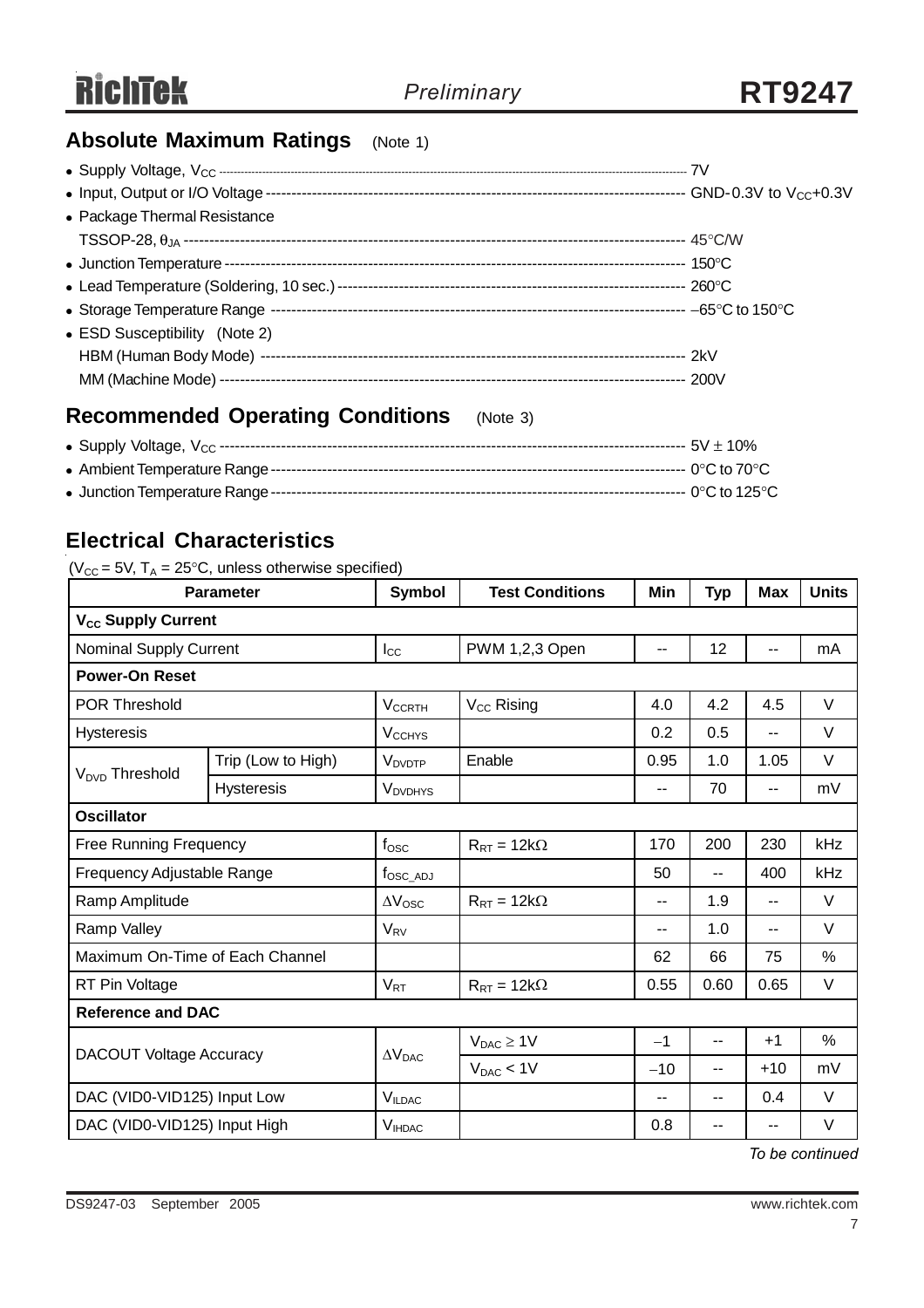**RT9247** *Preliminary*

| <b>Parameter</b>                    | <b>Symbol</b>     | <b>Test Conditions</b> | Min                      | <b>Typ</b> | <b>Max</b> | <b>Units</b> |
|-------------------------------------|-------------------|------------------------|--------------------------|------------|------------|--------------|
| DAC (VID0-VID125) Bias Current      | <b>BIAS DAC</b>   |                        | 60                       | 120        | 180        | $\mu$ A      |
| <b>VOSS Pin Voltage</b>             | V <sub>voss</sub> | $RVoss = 100k\Omega$   | 0.95                     | 1.0        | 1.05       | $\vee$       |
| <b>Error Amplifier</b>              |                   |                        |                          |            |            |              |
| DC Gain                             |                   |                        | --                       | 85         | --         | dB           |
| <b>Gain-Bandwidth Product</b>       | <b>GBW</b>        |                        | --                       | 10         | --         | <b>MHz</b>   |
| <b>Slew Rate</b>                    | <b>SR</b>         | $COMP = 10pF$          | --                       | 3          | --         | $V/\mu S$    |
| <b>Differential Sense Amplifier</b> |                   |                        |                          |            |            |              |
| Input Impedance                     | $Z_{IMP}$         |                        | $-$                      | 16         | $-$        | $k\Omega$    |
| <b>Gain-Bandwidth Product</b>       | <b>GBW</b>        |                        | $\overline{\phantom{a}}$ | 10         | $- -$      | <b>MHz</b>   |
| <b>Slew Rate</b>                    | <b>SR</b>         |                        | $\overline{\phantom{a}}$ | 3          | $-$        | $V/\mu S$    |
| <b>Current Sense GM Amplifier</b>   |                   |                        |                          |            |            |              |
| ISP 1,2,3 Full Scale Source Current | <b>I</b> ISPFSS   |                        | 60                       | --         | --         | μA           |
| ISP 1,2,3 Current for OCP           | <b>I</b> ISPOCP   |                        | 90                       | --         | --         | μA           |
| <b>Protection</b>                   |                   |                        |                          |            |            |              |
| <b>IMAX Voltage</b>                 | $V_{IMAX}$        | $R_{IMAX} = 10k$       | 0.55                     | 0.60       | 0.65       | $\vee$       |
| <b>SS Current</b>                   | $I_{SS}$          | $V_{SS} = 1V$          | $-$                      | 13         | --         | $\mu$ A      |
| Over-Voltage Trip (VSEN/DACOUT)     | $\Delta$ OVT      |                        | --                       | 140        | --         | %            |
| <b>Power Good</b>                   |                   |                        |                          |            |            |              |
| Lower Threshold (VSEN/DACOUT)       | $V_{PG-}$         | <b>VSEN Rising</b>     | --                       | 92         | --         | %            |
| <b>Output Low Voltage</b>           | $V_{PGL}$         | $I_{PG} = 4mA$         | $-$                      | --         | 0.2        | $\vee$       |

**Note 1.** Stresses listed as the above "Absolute Maximum Ratings" may cause permanent damage to the device. These are for stress ratings. Functional operation of the device at these or any other conditions beyond those indicated in the operational sections of the specifications is not implied. Exposure to absolute maximum rating conditions for extended periods may remain possibility to affect device reliability.

**Note 2.** Devices are ESD sensitive. Handling precaution recommended.

**Note 3.** The device is not guaranteed to function outside its operating conditions.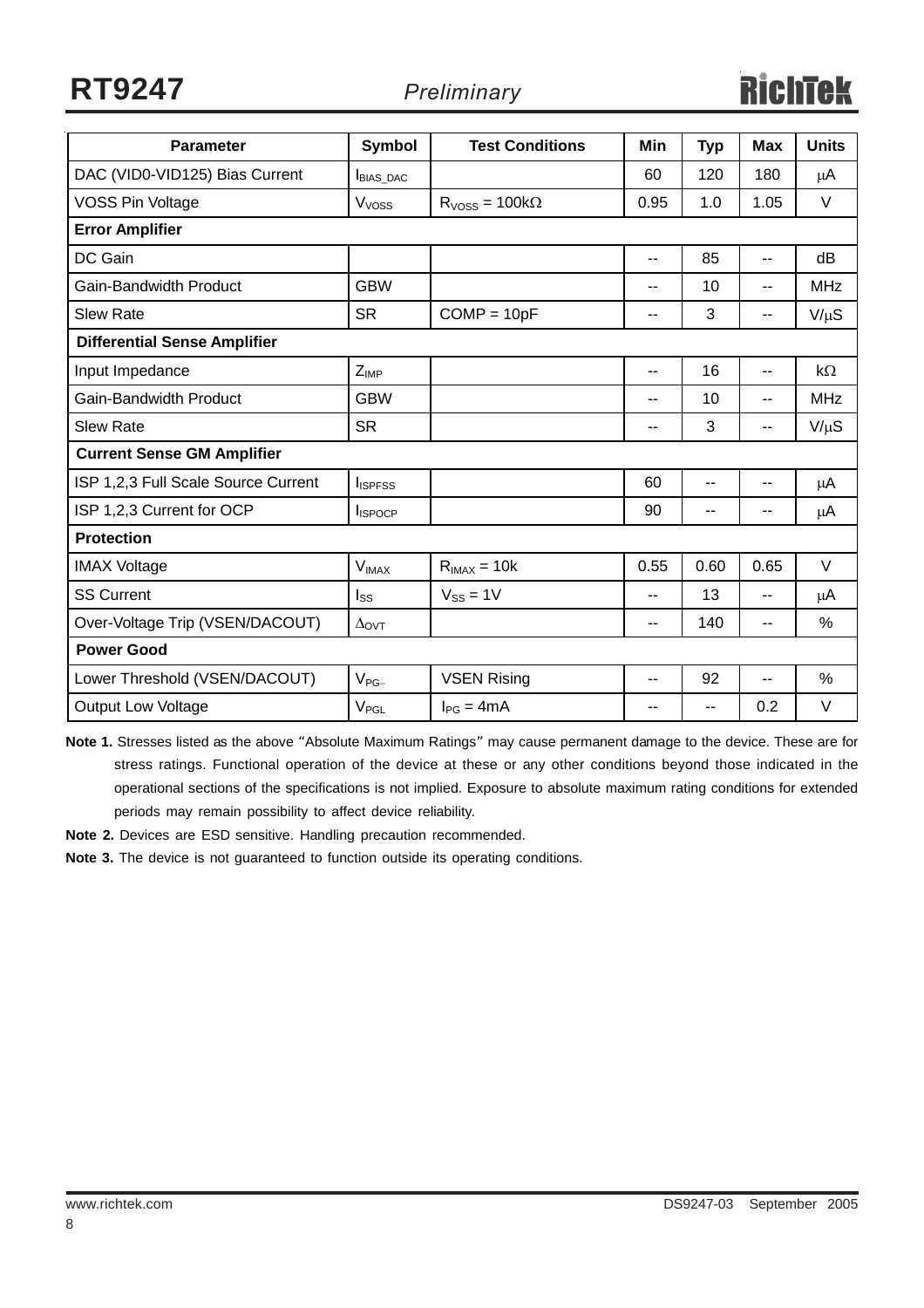# **RichTek**

### **Application Information**

RT9247 is a multi-phase DC/DC controller that precisely regulates CPU core voltage and balances the current of different power channels. The converter consisting of RT9247 and its companion MOSFET driver provides high quality CPU power and all protection functions to meet the requirement of modern VRM.

### **Voltage Control**

RT9247 senses the CPU  $V_{\text{CORE}}$  by an precise instrumental amplifier to minimize the voltage drop on PCB trace at heavy load. VSEN & SGND are the differential inputs. VDIF is the output node of the differential voltage & the input for PGOOD & OVP sense. The internal high accuracy VID DAC provides the reference voltage for VRD10 compliance. Control loop consists of error amplifier, multi-phase pulse width modulator, driver and power components. Like conventional voltage mode PWM controller, the output voltage is locked at the  $V_{REF}$  of error amplifier and the error signal is used as the control signal  $V_c$  of pulse width modulator. The PWM signals of different channels are generated by comparison of EA output and split-phase sawtooth wave. Power stage transforms  $V_{IN}$  to output by PWM signal on-time ratio.

#### **Current Balance**

RT9247 senses the current of low side MOSFET in each synchronous rectifier when it is conducting for channel current balance and droop tuning. The differential sensing GM amplifier converts the voltage on the sense component (can be a sense resistor or the  $R_{DS(ON)}$  of the low side MOSFET) to current signal into internal balance circuit. The current balance circuit sums and averages the current signals then produces the balancing signals injected to pulse width modulator. If the current of some power channel is greater than average, the balancing signal reduces the output pulse width to keep the balance.

### **Load Droop**

The sensed power channel current signals regulate the reference of DAC to form a output voltage droop proportional to the load current. The droop or so-called "active voltage positioning" can reduce the output voltage ripple at load transient and the LC filter size.

### **Fault Detection**

The chip detects  $V_{\text{CORE}}$  for over voltage and power good detection. The "hiccup mode" operation of over-current protection is adopted to reduce the short circuit current. The inrush current at the start up is suppressed by the soft start circuit through clamping the pulse width and output voltage.

### **Phase Setting and Converter Start Up**

RT9247 interfaces with companion MOSFET drivers (like RT9600, RT9602 or RT9603 series) for correct converter initialization. The tri-state PWM output (high, low and high impedance) pins sense the interface voltage at IC POR period (both VCC and DVD trip). The channel is enabled if the pin voltage is 1.2V less than VCC. Please tie the PWM output to VCC and the current sense pins to GND or left floating if the channel is unused. For 2-Channel application, connect PWM3 high.

### **Current Sensing Setting**

RT9247 senses the current of low side MOSFET in each synchronous rectifier when it is conducting for channel current balance and droop tuning. The differential sensing GM amplifier converts the voltage on the sense component (can be a sense resistor or the  $R_{DS(ON)}$  of the low side MOSFET) to current signal into internal circuit (see Figure 1). Be careful to choose GND sense input ISN23 of GM amplifier of channel 2 & 3 (tied together by internal wiring) for effective channel current balance.

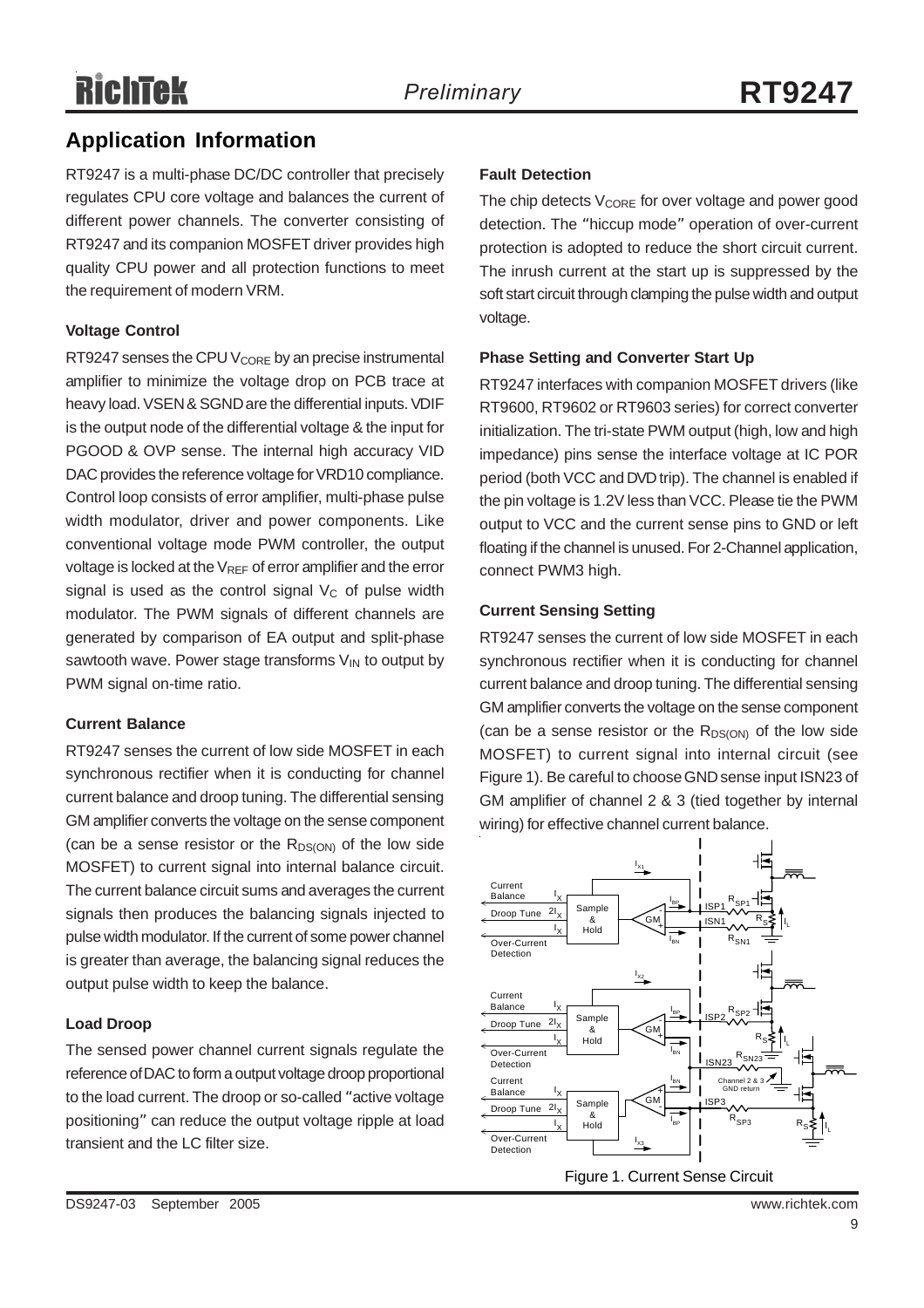The sensing circuit gets  $Ix = \frac{RATCO}{RSP}$  by local feedback. **Protection and SS Function**  $R_{SP} = R_{SN}$  for channel 1 &  $R_{SP} = 2R_{SN}$  for channel 2 & 3 (at 3 phase operation) to cancel the voltage drop caused by GM amplifier input bias current.  $I_X$  is sampled and held just before low side MOSFET turns off (See Figure 2). Therefore,  $lx = \frac{IL \times Rs}{RsP}$ 

| $I_{X(S/H)} = \frac{I_{L(S/H)} \times R s}{R_{SD}}$ , $I_{L(S/H)} = I_{L(AVG)} - \frac{V_{O}}{I} \times \frac{T_{OFF}}{2}$                |
|-------------------------------------------------------------------------------------------------------------------------------------------|
| $T_{\text{OFF}} = \left[\frac{V_{\text{IN}} - V_{\text{O}}}{V_{\text{IN}}} \right] \times 5uS$ for fosc = 200kHz                          |
| $I_{X(S/H)}$ = $\left[I_{L(AVG)} - \frac{V_o - \left[\frac{V_{IN} - V_o}{V_{IN}}\right] \times 5US}{2L}\right] \times \frac{R_S}{R_{SP}}$ |
| Falling Slope = Vo/L                                                                                                                      |
| $= I_{L(AVG)}$<br>L(S/H)                                                                                                                  |
| <b>Inductor Current</b>                                                                                                                   |
|                                                                                                                                           |

PWM Signal & High Side MOSFET Gate Signal



Low Side MOSFET Gate Signal

Figure 2. Inductor Current and PWM Signal

#### **DAC Offset Voltage & Droop Tuning**

The DAC offset voltage is set by compensation network & VOSS pin external resistors by  $\left(\frac{R}{\text{V} \cdot \text{V} \cdot \text{V}}\right)^{\times}$   $\frac{1}{4}$  . R R  $1V$  Rf1  $\frac{iv}{\text{V} \text{OSS}}$   $\times$ ⎠  $\left(\frac{1}{2}\right)$ ⎝ ⎛

The S/H current signals from power channels are injected to ADJ pin to create droop voltage. VADJ = RADJ $\times$   $\sum$  2Ix

The DAC output voltage decreases by  $V_{ADJ}$  to form the V<sub>CORE</sub> load droop (see Figure 3).



Figure 3. DAC Offset Voltage & Droop Tune Circuit

For OVP, the RT9247 detects the  $V_{\text{CORE}}$  by  $V_{\text{DIF}}$  pin voltage of the differential amplifier output. Eliminate the delay due to compensation network (compared to sensing FB voltage) for fast and accurate detection. The trip point of OVP is 140% of normal output level. The PWM outputs are pulled low to turn on the low side MOSFET and turn off the high side MOSFET of the synchronous rectifier at OVP. The OVP latch can only be reset by VCC or DVD restart power on reset sequence. The PGOOD detection trip point of V<sub>CORE</sub> is 92% lower than the normal level. The PGOOD open drain output pulls low when  $V_{\text{CORE}}$  is lower than the trip point. For VID jumping issue, only power fail conditions (VCC & DVD are lower than trip point or OVP) reset the output low.

Soft-start circuit generates a ramp voltage by charging external capacitor with 13μA current after IC POR acts. The PWM pulse width and  $V_{\text{CORE}}$  are clamped by the rising ramp to reduce the inrush current and protect the power devices.

Over-current protection trip point is set by the resistor  $R_{IMAX}$ connected to IMAX pin. OCP is triggered if one channel S/H current signal  $I_X > \left(\frac{0.6 V}{R_{IMAX}}\right) \times 1.4$ . Controller forces PWM output latched at high impedance to turn off both high and low side MOSFETs in the power stage and initial the hiccup mode protection. The SS pin voltage is pulled low with a 13μA current after it is less than 90% VCC. The converter restarts after SS pin voltage < 0.2V. Three times of OCP disable the converter and only release the latch by POR acts (see Figure 4).  $\frac{10 V}{1 MAX}$ ⎠  $\left(\frac{0.6V}{2}\right)$ ⎝  $\big($ 

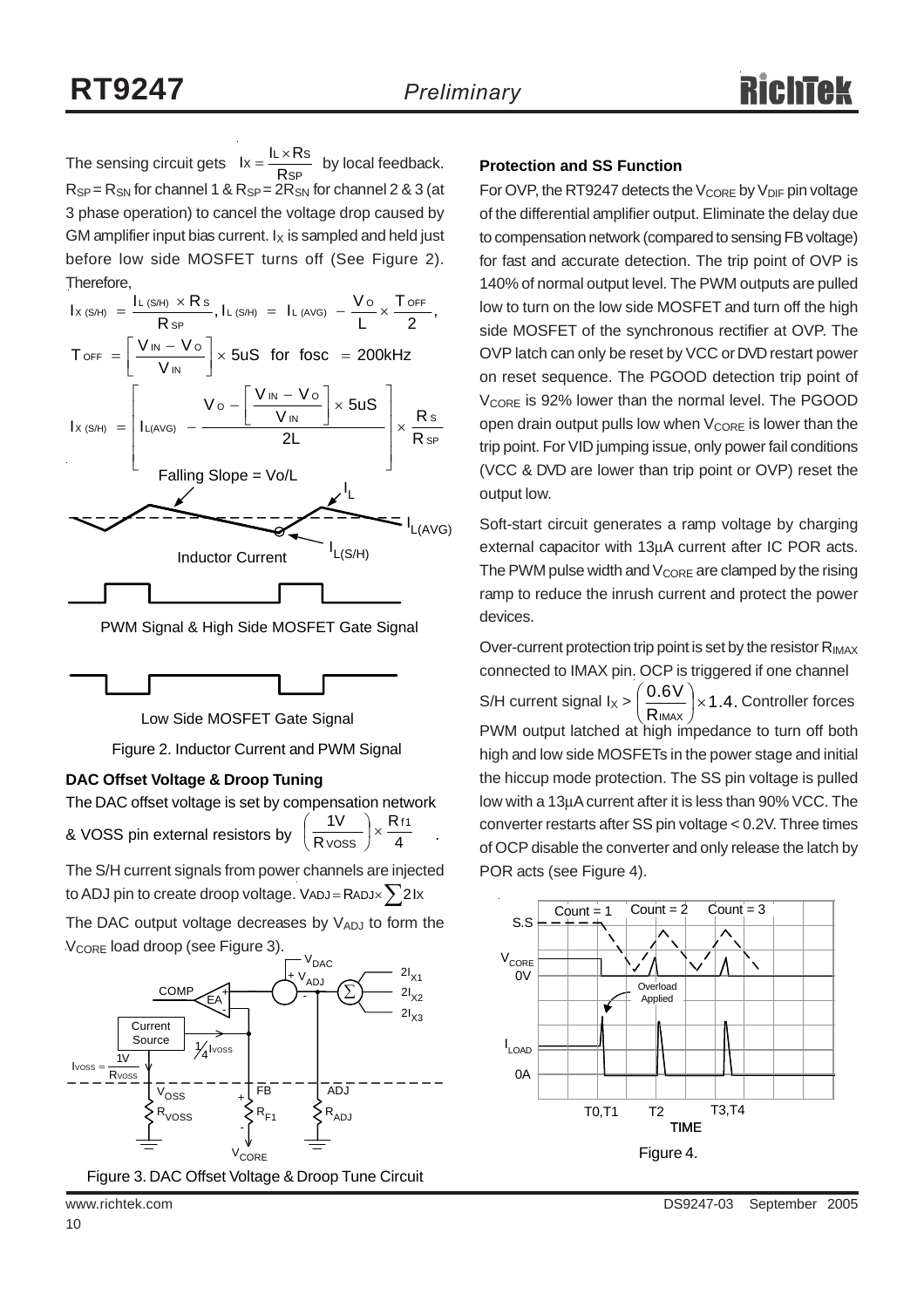### **3-Phase Converter and Components Function Grouping**



### **Design Procedure Suggestion**

#### **Voltage Loop Setting**

- a. Output filter pole and zero (Inductor, output capacitor value & ESR).
- b. Error amplifier compensation & sawtooth wave amp litude (compensation network).
- c. Kelvin sense for  $V_{CORE}$ .

### **Current Loop Setting**

- a. GM amplifier S/H current (current sense component  $R_{DS(ON)}$ , ISPx & ISNx pin external resistor value, keep ISPx current < 60μA at full load condition for better load line linearity).
- b. Over-current protection trip point (IMAX pin resistor, keep ISPx current < 90μA at OCP condition for precision issue).

#### **VRM Load Line Setting**

- a. Droop amplitude (ADJ pin resistor).
- b. No load offset (additional resistor in compensation network).
- c. DAC offset voltage setting (VOSS pin & compen sation network resistor).

#### **Power Sequence & SS**

DVD pin external resistor and SS pin capacitor.

#### **PCB Layout**

- a. Kelvin sense for current sense GM amplifier input.
- b. Refer to layout guide for other item.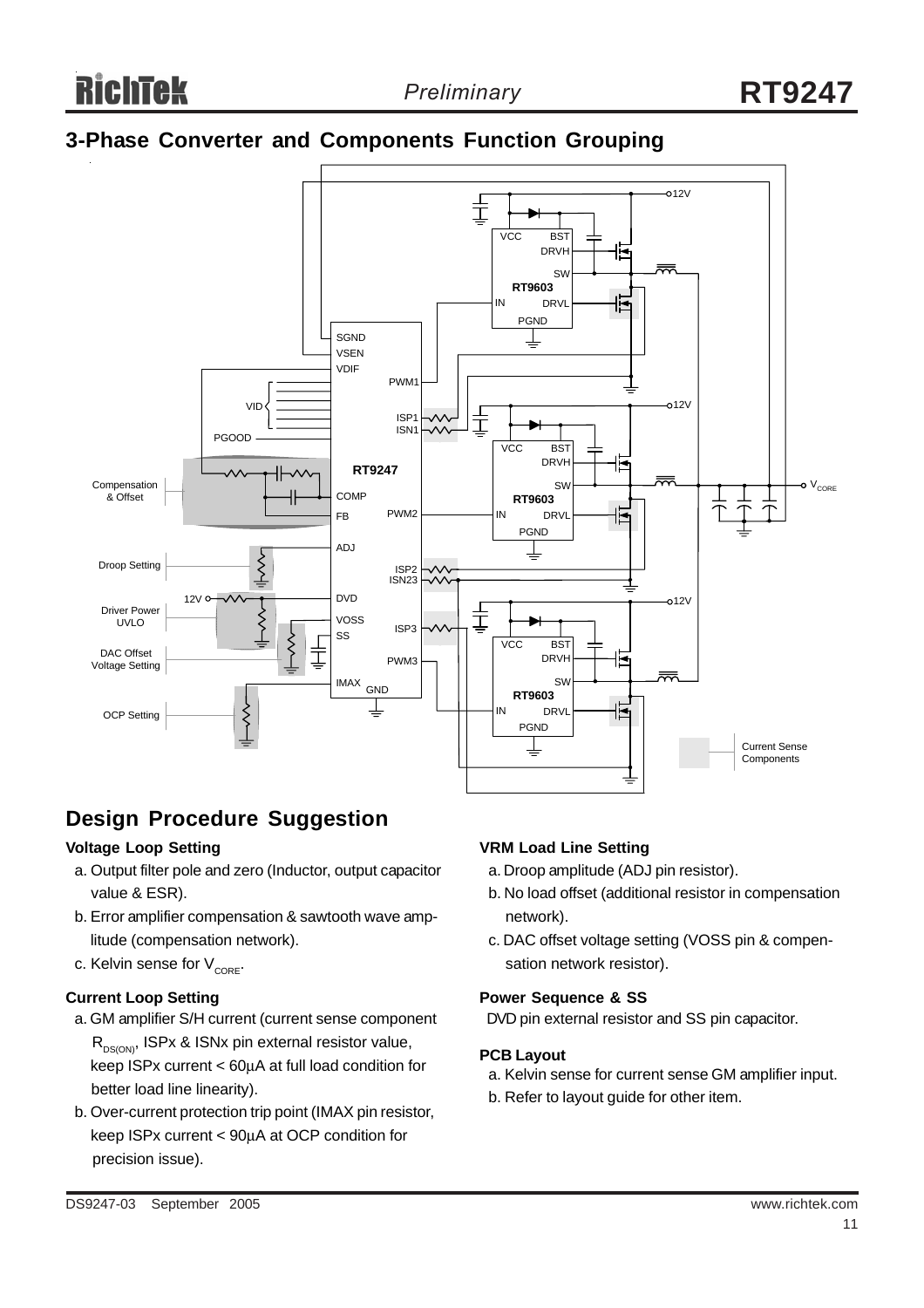### **Design Example**

### **Given:**

Apply for three phase converter

 $V_{IN} = 12V$  $V_{\text{CORF}} = 1.5V$  $I_{\text{LOAD}}$  (max) = 60A  $V_{\text{DROOP}} = 120 \text{mV}$  at full load OCP trip point set at 30A for each channel (S/H)  $R_{DS(ON)} = 6m\Omega$  of low side MOSFET at 27°C

 $L = 2uH$ 

 $C_{\text{OUT}} = 9,000 \mu F$  with  $2m\Omega$  ESR.

### **1. Compensation Setting**

a. Modulator Gain, Pole and Zero:

From the following formula:

Modulator Gain  $=\frac{100}{\text{V}_\text{RAMP}} = \frac{120}{190 \times 3} = 4.2$  (12.46dB) where  $V_{\mathsf{RAMP}}$ : ramp amplitude of sawtooth wave IN V V 12V 1.9 $V \times \frac{3}{5}$ 

LC Filter Pole =  $\frac{1}{2\pi} \times \sqrt{LC}$  = 1.2kHz and 1 *π*

$$
ESR Zero = \frac{1}{2\pi x ESR \times COUT} = 8.8kHz
$$

b. EA Compensation Network:

Select R1 = 2.4kΩ, R2 = 24kΩ, C1 = 6.6nF, C2 = 33pF and use the type 2 compensation scheme shown in Figure 5.



#### Figure 5.

From the following formulas:

 $\sqrt{2}$ ⎠  $\left(\frac{C_1 \times C_2}{2}\right)$ ⎝  $\big($ +  $=\frac{1}{2\pi \times R_2 \times C_1}$ , F<sub>P</sub> =  $\frac{1}{2\pi \times R_1 \times C_1}$ 1 + C 2  $2x \left( \frac{C_1 \times C_2}{2} \right)$ P 2 X U 1 Z  $F_z = \frac{1}{2\pi x R_2 x C_1}, F_P = \frac{1}{2\pi x R_2 x}$ *C C*  $\pi$  x R<sub>2</sub> x C<sub>1</sub><sup> $\pi$ </sup> 2π x R<sub>2</sub> x  $\left(\frac{C_1 \times C_2}{C_1} \right)$ 1 2 Middle Band Gain =  $\frac{R}{R}$ 

By calculation, the  $F_Z = 1$ kHz,  $F_P = 200$ kHz and Middle Band Gain is 10 (i.e 20dB).

 The asymptotic bode plot of EA compensation and PWM loop gain is shown as Figure 6.



### **2. Droop & DAC Offset Setting**

For each channel the load current is  $60A / 3 = 20A$ and the ripple current, ΔIL, is given as:

$$
5us \times \frac{1.5V}{2uH} \times \left(1 - \frac{1.5V}{12V}\right) = 3.28A
$$

The load current,  $I_L$ , at S/H is  $20A - \frac{\Delta I_L}{2} = 18.36A$ . Using the following formula to select the appropriate  $I_{X (MAX)}$  for the S/H of GM amplifier:

$$
I_{X\, (MAX)} = \frac{R_{DS(ON)} \times 18.36A}{R_{SP}}
$$

The suggested  $I_X$  is in the order of 40 to 50 $\mu$ A, select  $R_{SP} = R_{SN} = 2.4 k\Omega$ , then  $I_{X (MAX)}$  will be 45.9µA.

 $V_{\text{DROOP}} = 120 \text{mV} = 45.9 \text{mA} \times 2 \times 3$  (phase no.) $\times R_{\text{AD,I}}$ therefore  $R_{ADJ}$  will be 435Ω.

The  $R_{DS(ON)}$  of MOSFET varies with temperature rise. When the low side MOSFET working at 70°C and 5000ppm/ $\textdegree$ C temperature coefficient of  $R_{DS(ON)}$ , the  $R_{DS(ON)}$  at 70 $\degree$ C is given as:

 $6m\Omega \times \{1 + (70^{\circ}C - 27^{\circ}C) \times 5000$ ppm/ $^{\circ}C\} = 7.3m\Omega$ .

RADJ at 70°C is given as:

 $\mathsf{I}_{\mathsf{X}}$  (M

 $R_{ADJ-27°C} \times (R_{DS(ON)-27°C} / R_{DS(ON)-70°C}) = 358\Omega$ 

#### **3. Over-Current Protection Setting**

OCP trip point set at 30A for each channel,

$$
I_X=\frac{R_{DS(ON)}\times 30A}{R_{SP}}=1.4\times\frac{0.6V}{R_{IMAX}},\; R_{IMAX}=11.2k\Omega
$$

Take the temperature rise into account, the  $R_{\text{MAX}}$  at 70°C will be:

 $R_{IMAX-27°C} \times (R_{DS(ON)-27°C} / R_{DS(ON)-70°C}) = 9.2k\Omega$ 

#### **4. Soft-Start Capacitor Selection**

 $C_{SS} = 0.1 \mu F$  is the suitable value for most application.

12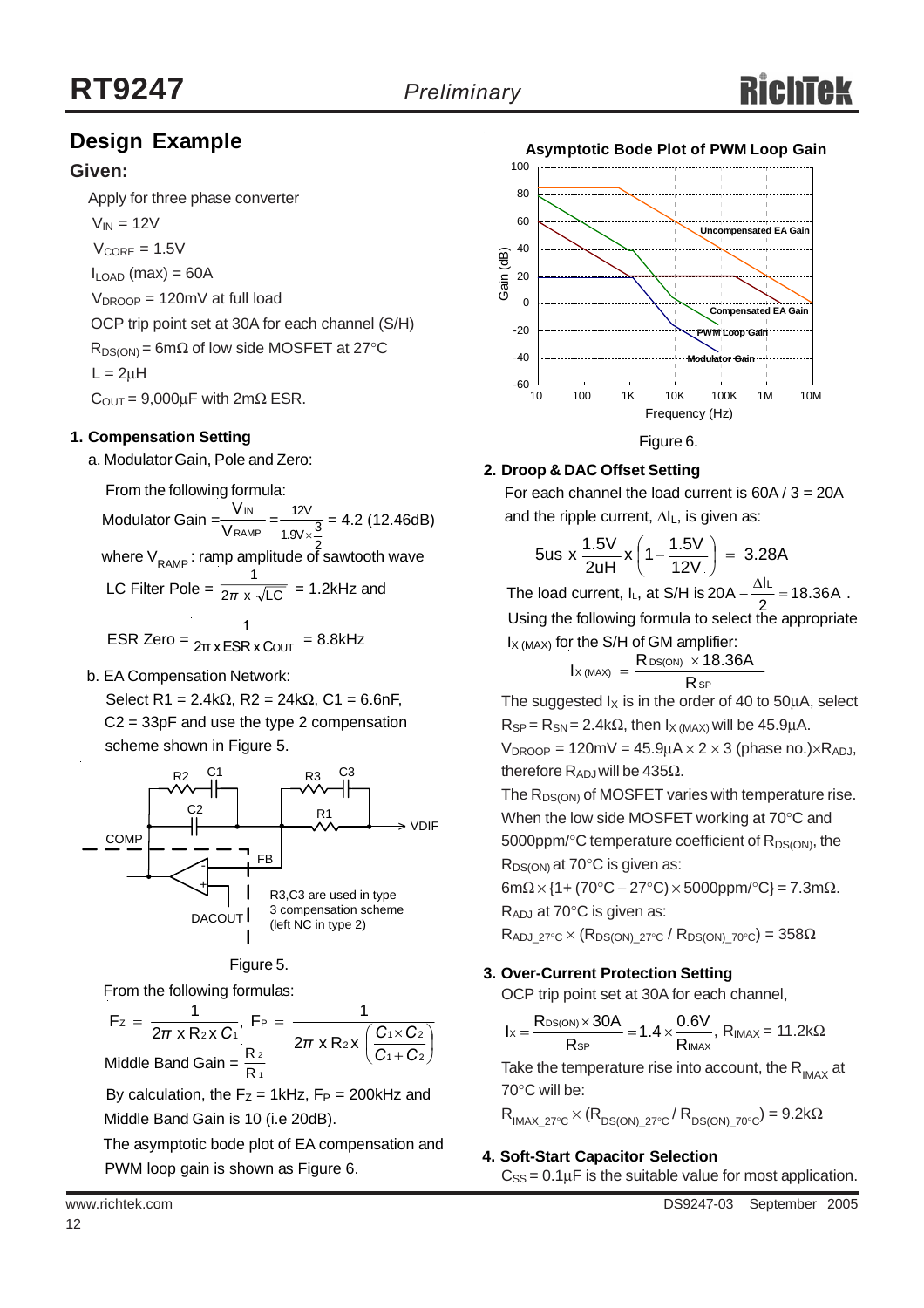### **Layout Guide**

Place the high-power switching components first, and separate them from sensitive nodes.

**1. Most critical path: the current sense circuit is the most sensitive part of the converter. The current sense resistors tied to ISP1,2,3 and ISN1,ISN23 should be located not more than 0.5 inch from the IC and away from the noise switching nodes. The PCB trace of sense nodes should be parallel and as short as possible.** Kelvin connection of the sense component (additional sense resistor or MOSFET R<sub>DS(ON)</sub>) ensures the accurate **stable current sensing.**

### **Keep well Kelvin sense to ensure the stable operation!**

- 2. Switching ripple current path:
	- a. Input capacitor to high side MOSFET.
	- b. Low side MOSFET to output capacitor.
	- c. The return path of input and output capacitor.
	- d. Separate the power and signal GND.
	- e. The switching nodes (the connection node of high/low side MOSFET and inductor) is the most noisy points. Keep them away from sensitive small-signal node.
	- f. Reduce parasitic R, L by minimum length, enough copper thickness and avoiding of via.
- 3. MOSFET driver should be close to MOSFET.
- 4. The compensation, bypass and other function setting components should be near the IC and away from the noisy power path.



Figure 7. Power Stage Ripple Current Path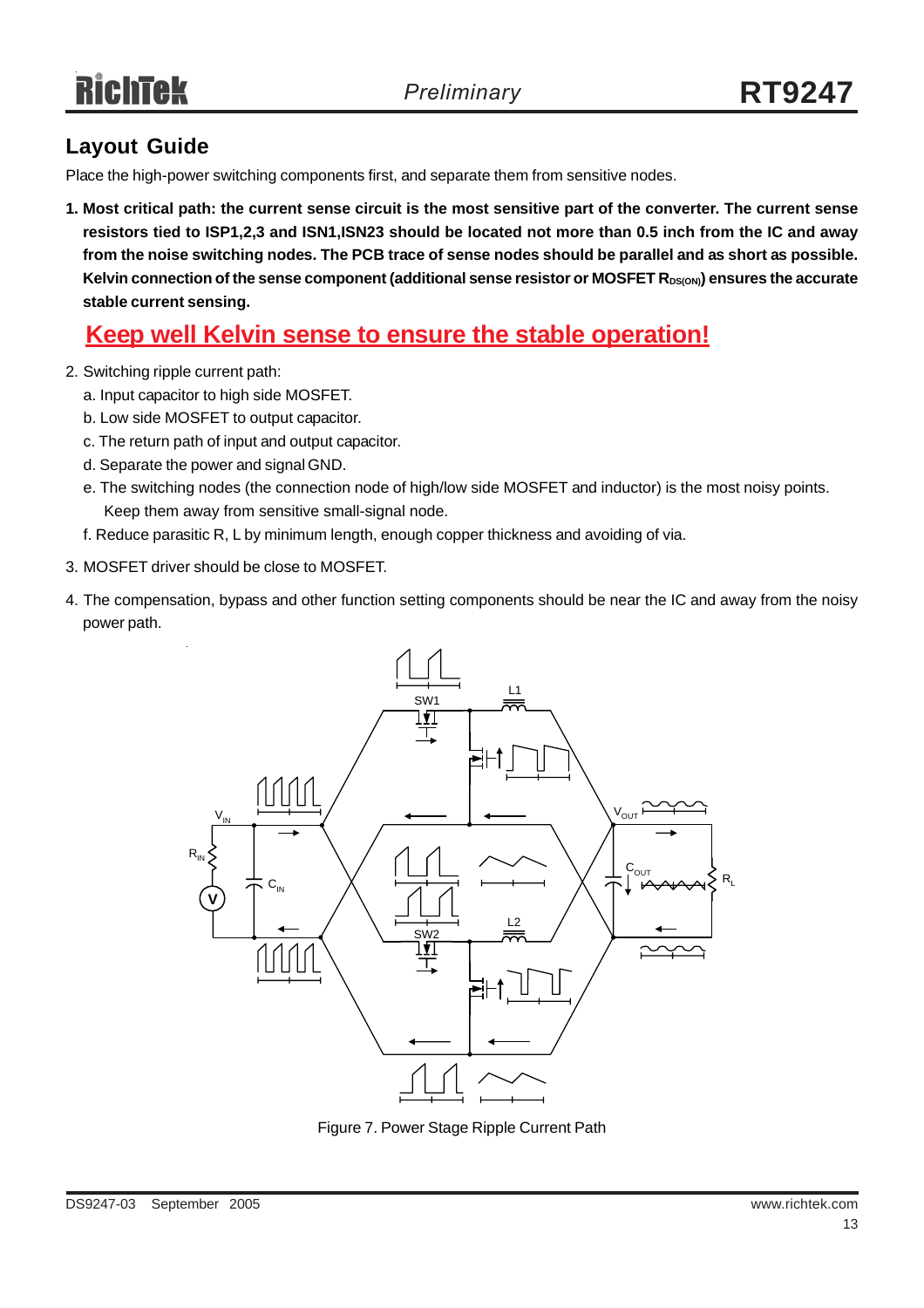

Figure 8. Layout Consideration